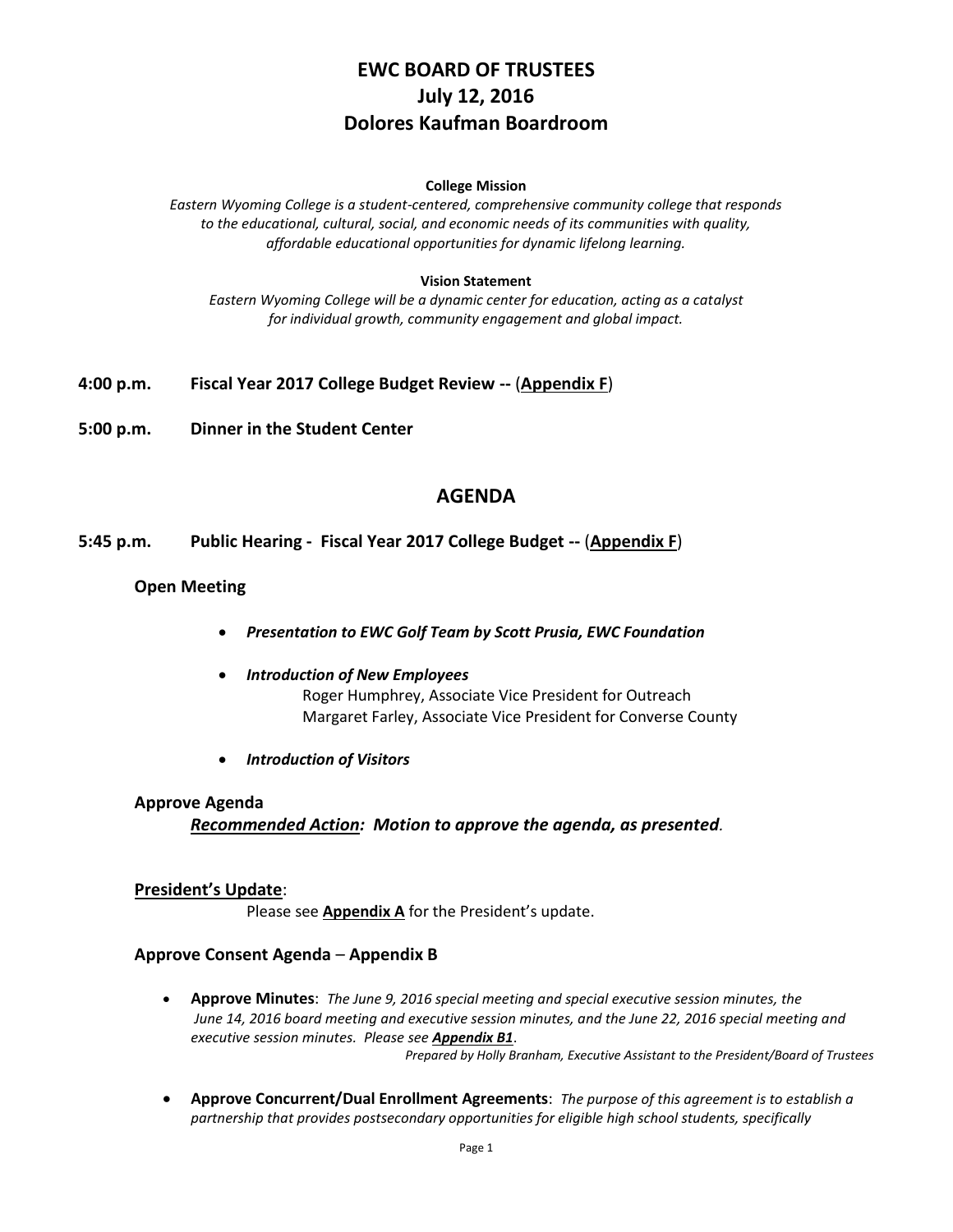*concurrent and dual enrollment classes. Additionally, the purpose of this agreement is to define the procedures related to concurrent enrollment of high school students in college classes as defined by Wyoming Statute 21-20-201. These agreements are renewed on an annual basis. EWC has agreements with the following school districts: Converse County School Dist. 1, Converse County School Dist. 2, Crook County School Dist. 1, Goshen County School District, Niobrara County School District, Platte County School Dist. 1, Platte County School Dist.2, Weston County School Dist. 1, and Weston County School Dist. 7. Please see Appendix B5 for an example of a Concurrent/Dual Enrollment Agreement.*

*Prepared by Mr. Roger Humphrey, Associate VP for Outreach* 

 **Approve Renewal of Golf Course Agreement**: *One change was made to this agreement. Under #8, the golf team members do not need to get a City of Torrington I.D. from the Police Department. Please see Appendix B10 for a copy of the agreement.*

*Prepared by Holly Branham, Executive Assistant to the President/Board of Trustees*

 **Approve Lancer Club Agreement**: *The Lancer Club Agreement is being brought back to the Trustees for renewal and we believe Trustee Patrick's concerns with the agreement have been addressed through the*  addition of the statement "mutual consent of EWC and the Booster Club" under item number 3. See **Appendix B12** for the agreement.

*Prepared by Holly Branham, Executive Assistant to the President/Board of Trustees*

 **Approve Renewal of WDOC and EWC Educational Services Agreement***: The only change to this agreement is providing updated tuition and fee information and changing COMPASS to ACCUPLACER for placement testing. Please see Appendix B13 for a copy of the agreement.*

*Prepared by Holly Branham, Executive Assistant to the President/Board of Trustees*

*Trustees, please feel free to contact Dr. Patterson prior to the board meeting regarding any questions concerning the consent agenda.*

*Recommended Action: Motion to approve the consent agenda, as presented.*

# **Action Items**

#### **Approve Financial Report**

Please see **Appendix C** for the written financial report. *Prepared by Mr. Ron Laher, Vice President for Administrative Services*

#### *Recommended Action: Motion to approve the financial report, as presented.*

### **Approve Fiscal Year 2016 Transfers of Unexpended/Unencumbered Appropriations and Requested Budget Authority Increases**

Pursuant to W.S. 16-4-112/113, a public hearing was held on June 30, 2016, to consider and take comments on the proposed fiscal year 2016 budget program transfers as outlined in **Appendix D**. No comments from the public were offered during the hearing. The Unrestricted Operating Fund was decreased by \$459,452 in order to adjust spending down to the expected current year tuition and fees revenues. The Restricted Grants & Contracts/BOCES Fund was increased by \$24,189. The Plant Funds Debt Service Fund was decreased by \$88,100 for the cancellation of the Converse County loan for Douglas Campus due to excess projected special purpose tax collections. Transfers were made between program categories to correct current year budget deficits. We therefore request approval of the budget changes for the fiscal year ended June 30, 2016, as presented.

*Prepared by Ron Laher, Vice President for Administrative Services*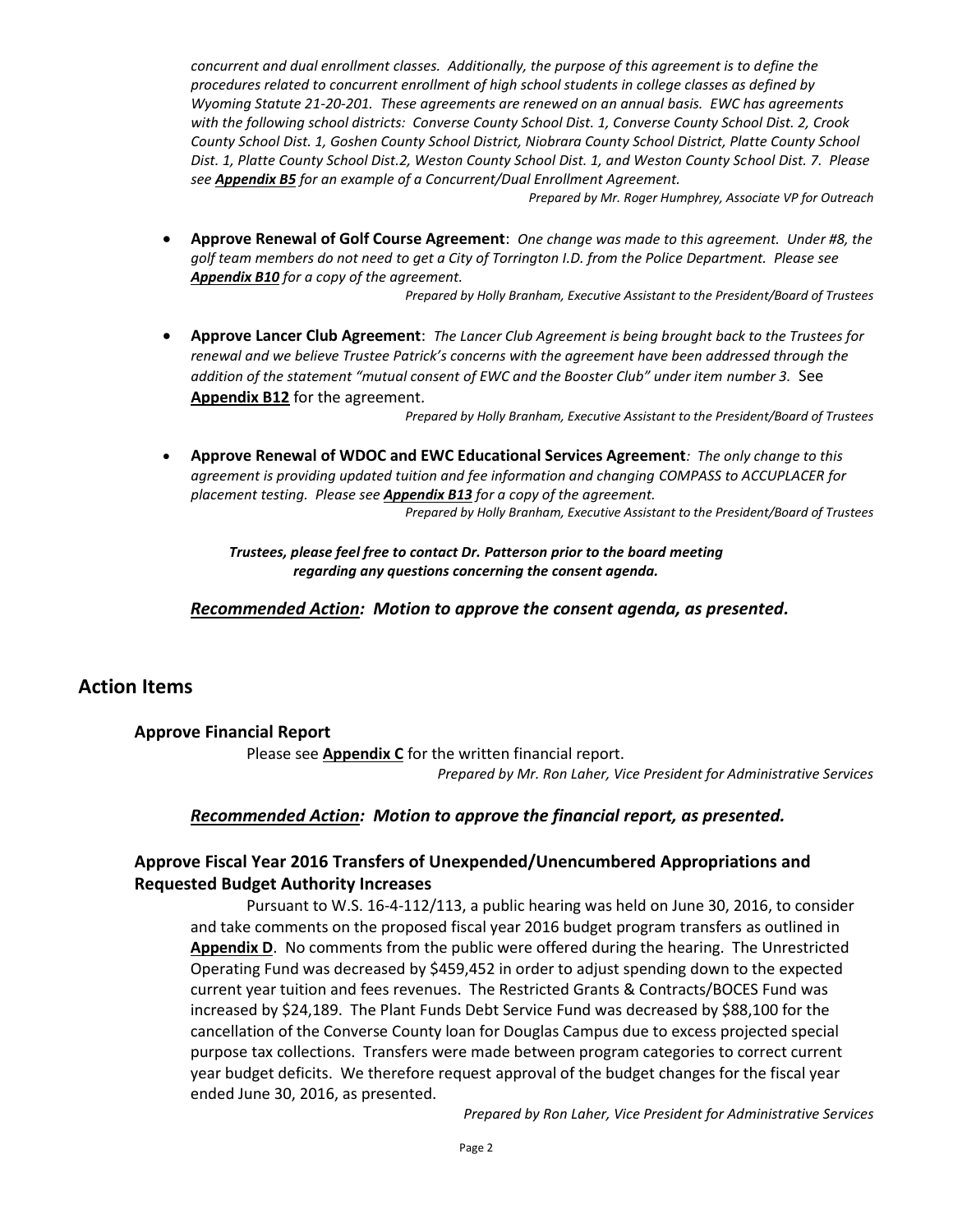# *Recommended Action: Motion to approve the fiscal year 2016 transfers of unexpended/unencumbered appropriations and requested budget authority increases, as presented.*

# **Approve Assessment of One-Half Mill Levy for FY-2017 and FY-2018**

The one-half mill levy supports continuing concurrent credit enrollment for high school students and other post-secondary education programs and services through the Eastern Wyoming Board of Cooperative Educational Services (EW BOCES), of which EWC is a member. A hearing on the EWC assessment was held on June 30 and no comments were received from the public. Please review to **Appendix E** to review the details of the FY-2017 budget that is scheduled to be considered by the EW BOCES on July 14, 2016.

*Prepared by Ron Laher, Vice President for Administrative Services*

# *Recommended Action: Motion to approve the assessment of the one-half mill levy for FY-2017 and FY-2018, as presented.*

### **Approve Proposed Fiscal Year 2017 College Budget**

The Fiscal Year 2017 College Budget book can be found in **Appendix F**. *Prepared by Mr. Ron Laher, Vice President for Administrative Services*

# *Recommended Action: Motion to approve the Fiscal Year 2017 College Budget, as presented.*

### **Approve on First Reading Revisions to Board Policy 2.3 Crisis Management**

This proposed change updates this policy and removes outdated verbiage. It establishes a time when the plan is to reviewed and updated on an annual basis. The revised policy can be found in **Appendix G**.

*Prepared by Dr. Rex Cogdill, Vice President for Student Services*

# *Recommended Action: Motion to approve on first reading the revisions to Board Policy 3.2 Crisis Management, as presented.*

### **Approve on First Reading New Board Policy 2.9 Media Relations**

This Media Relations policy was brought before the Board earlier this year. At that time the request was made to work with David Evans on more appropriate language. This new policy is reflective of that new language developed by Mr. Evans. Please see **Appendix H** for the new policy.

*Prepared by Ms. Tami Afdahl, Director of College Relations*

# *Recommended Action: Motion to approve on first reading new Board Policy 2.9 Media Relations, as presented.*

### **Approve on First Reading Revisions to Board Policy 3.12 Sexual Harassment**

HR recommends adoption of the attached updated Board Policy 3.12, Sexual Harassment. The proposed changes align the College's verbiage with that used by the US Department of Labor and Education. It also establishes an Administrative Rule for that portion of the current policy which is implementation oriented versus broad, overarching policy. The revised policy can be found in **Appendix I**.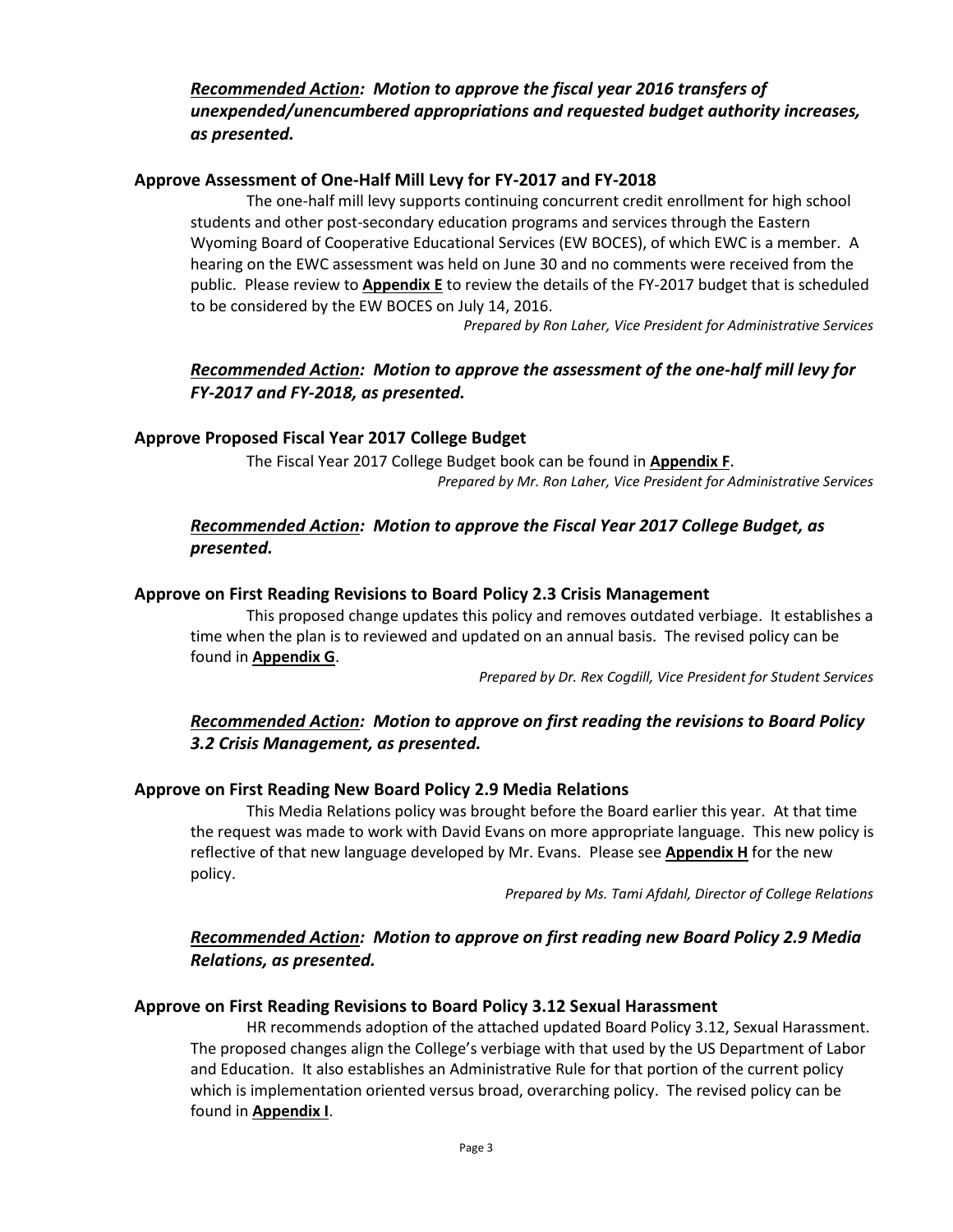# *Recommended Action: Motion to approve on first reading the revisions to Board Policy 3.12 Sexual Harassment, as presented.*

### **Approve Appointment of Dinesh Kasti to the Position of Math Instructor**

Per Board Policy 3.2 the Selection Committee recommends, with Dr. Patterson's approval, the Board of Trustees approve the appointment of Dinesh Kasti to the position of Math Instructor.

**Education** PhD & MS, Mathematics, FAU, 2016 & 2012 PgC, Computing Science, Staffordshire Univ (UK), 2010 MS & BS, Mathematics, Tribhuvan Univ (Nepal), 2007 & 2005 BS, Computer Science, Tribhuvan Univ, 2004 **Teaching Experience** (8 yrs Coll/Univ Math teaching exp., 4 yrs HS teaching exp) Math Instructor, FAU, 5 years Math Tutor, FAU, 6 years Math Advisor/Mentor, FAU, 6 years Math Teaching Asst & Lab Teacher, FAU, 6 years Math Faculty, Kantipur Engineering Coll (Nepal), 2 years Adjunct Faculty, Tribhuvan Univ, 1 year Math & Comp Sci Teacher, Basu High School (Nepal), 2 years Math & Comp Sci Teacher, Mahendra Vidya Ashram HS (Nepal), 2 years **Business Experience** Software Developer (Java), Teach World IT Partner PVt. Ltd. (Nepal), 3 years *Prepared by Mr. Ed Meyer, Director of Human Resources*

# *Recommended Action: Motion to approve the appointment of Dinesh Kasti to the position of Math Instructor, as presented.*

### **Consider Changing August Board Meeting Date**

Dr. Patterson is scheduled to be out of town the week of August 8-12. We are requesting the Board consider changing the August board meeting date to Wednesday, August 3. *Prepared by Holly Branham, Executive Assistant to the President/Board of Trustees*

# *Recommended Action: Motion to approve changing the August board meeting to Wednesday, August 3, as presented.*

# **INFORMATION ITEMS**

#### **Institutional Development Update**:

The Foundation Golf Tournament report will be presented by Mr. Scott Prusia, Foundation Treasurer. In addition, a report will be provided regarding the Western Writers of America event held on campus.

*Prepared by Mr. John Hansen, Director of Institutional Development*

#### **Staff Alliance Update**:

The Staff Alliance will be hosting a summer social prior to the beginning of classes. Planning and preparation will begin for the fall Faculty and Staff Fitness Challenge and the Holiday Social in December. *Prepared by Ms. Mai Lee Olsen, Staff Alliance President*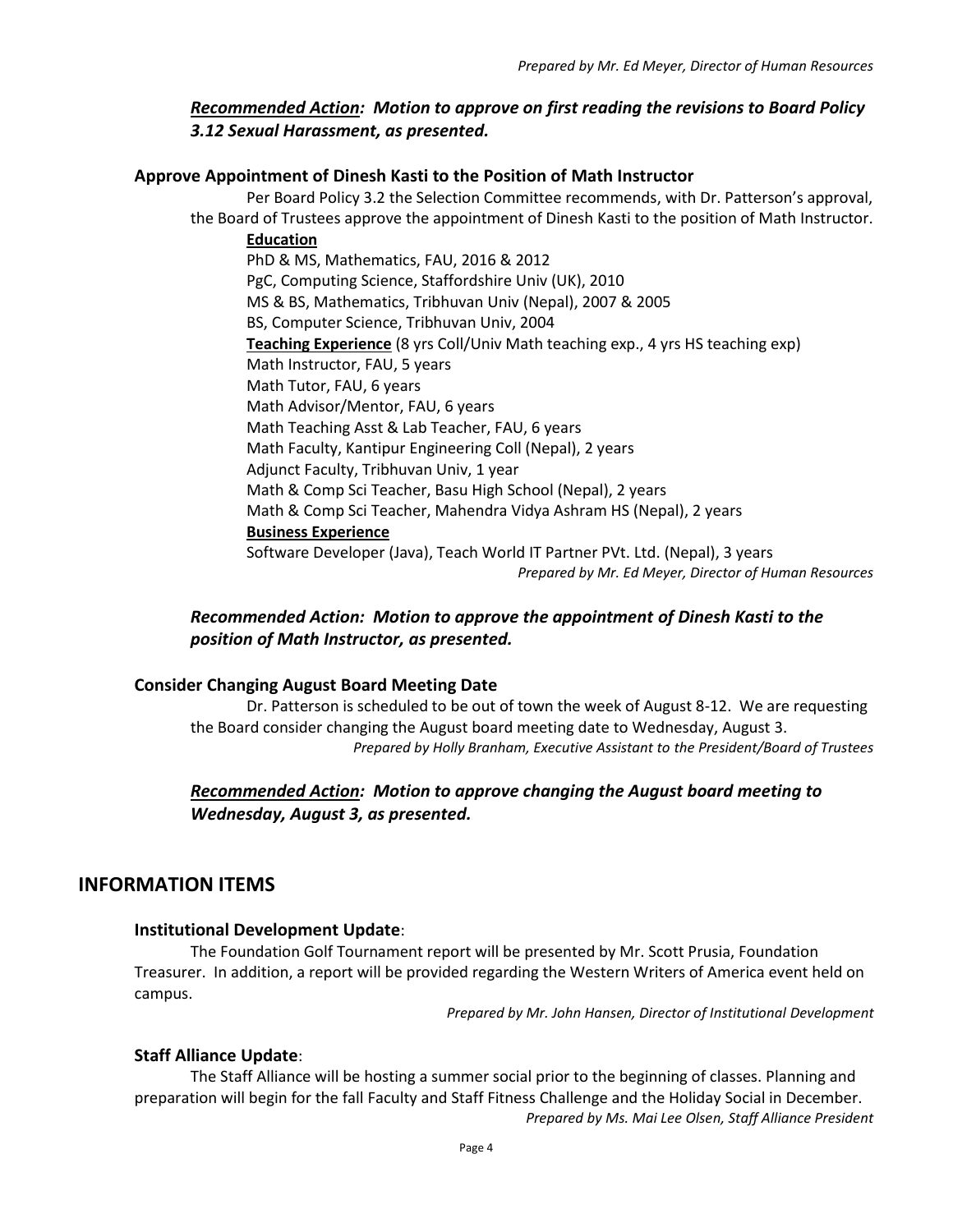#### **Student Services Update**:

Please see **Appendix J** for the Student Services update.

*Prepared by Dr. Rex Cogdill, Vice President for Student Services*

#### **Academic Services Update**:

Please see **Appendix K** for the Academic Services update. *Prepared by Dr. Michelle Landa, Vice President for Academic Services*

- o **Program Reviews:** Please see **Appendix L** for the program reviews for Pre-professional programs, Science Department, and the Social Sciences Cluster.
- o **Annual Enrollment Comparison Summary for 2015-2016:** The Annual Enrollment Comparison Summary for 2015-2016 indicates the total headcount for 2015-2016 decreased by 102 students. The total full-time enrollment decreased by 130 students and the total parttime enrollment increased by 28 students. The annualized Full Time Equivalency (FTE) for 2015-16 decreased by 150.46 FTE. Please see **Appendix M** for further details of the report. *Prepared by Mr. Jim Maffe*

#### **Construction Projects Update**:

Please see **Appendix N** for a list of projects.

*Prepared by Mr. Ron Laher, Vice President for Administrative Services and Mr. Keith Jarvis, Director of Physical Plant*

**Trustee Topics**

**Executive Session – Personnel**

*Recommended Action: Motion to approve adjourning to executive session to discuss personnel.*

**Adjournment**